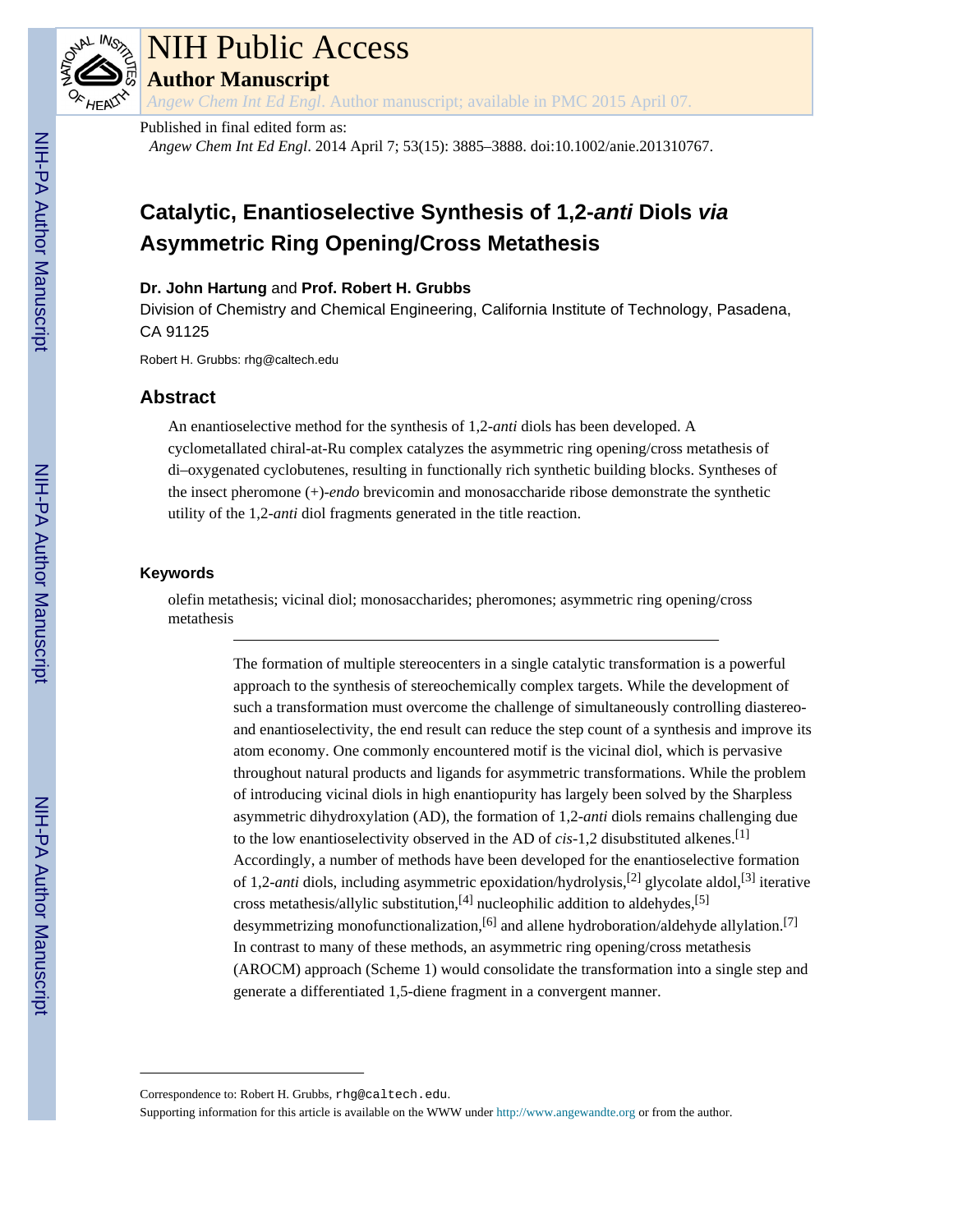Asymmetric olefin metathesis is a powerful C–C bond forming reaction and has enabled the synthesis of stereochemically complex bioactive compounds.<sup>[8]</sup> Advances in stereoselective olefin metathesis have resulted in the development of catalysts capable of forming products with high diastereo-<sup>[9]</sup> and enantioselectivity.<sup>[10]</sup> Although the ROCM of cyclobutenes to form racemic products has been demonstrated,[11] previous studies of their AROCM reactions have afforded products with low enantioenrichment.<sup>[10i]</sup>

It was envisioned that the desymmetrization of suitably substituted *meso* cyclobutenes in AROCM would afford the 1,2-*anti* diol motif in perfect *anti* diastereoselectivity and potentially high enantioselectivity upon application of a newly developed cyclometalated metathesis catalyst  $(1,$  Scheme 1).<sup>[12]</sup> The resultant 1,5-diene would be a versatile synthetic intermediate due to the differential reactivity of the two alkenes, paving the way for further chemoselective transformations. Herein, we report the successful application of **1** to afford highly enantioenriched 1,2-*anti* diols and demonstrate the versatility of these products in the synthesis of the insect pheromone (+)-*endo* brevicomin and a derivative of the monosaccharide L-ribose. Pest control strategies utilizing insect pheromones have become a promising alternative to the application of broad-spectrum insecticides, underscoring the importance of rapid synthetic routes to (+)-*endo* brevicomin and related bioactive compounds.[13][14]

Initial attempts to form 1,2-*anti* diols were carried out with complex **1**, allyl acetate (**3**), and *cis*-3,4-dibenzyloxycyclobutene (**2**, Table 1), which was synthesized by substitution of commercially available *cis*-3,4-dichlorocyclobutene with sodium phenylmethanolate.<sup>[15]</sup> Solvent had no effect on selectivity of the AROCM reaction except for slightly diminished enantioselectivity in  $CH_2Cl_2$  (entry 1, Table 1); yield was highest in THF (entry 4). The effect of stoichiometry in AROCM has been explored for a number of catalysts.<sup>[10b; 10i; 16]</sup> In the current study, an excess of terminal olefin was optimal (7 equiv, entry 4); as the equivalents of terminal olefin were reduced, the yield of the reaction dropped, yet a modest yield of 29% could be obtained with 1.2 equivalents of **3**. No di-cross products were observed. Reducing the concentration also resulted in lower yield, leading to the optimal conditions of 7 equiv. of terminal olefin **3** in THF at a concentration of 0.5 M in **2** with 1 mol% **1** for 1.5 h. It is worth noting that although alternative solvents or stoichiometry negatively impacted reaction efficiency, the diastereo- and enantioselectivity remained consistently high, demonstrating the robustness of the reaction.

While the synthesis of a 1,2-*anti* alkoxy motif had been demonstrated, inclusion of alternative protecting groups on the diol motif strengthens the synthetic protocol. These modifications would allow a synthetic sequence to be designed taking into account the feasibility of removing the protecting groups in the presence of other functionality. Moreover, modulation of the size and electronics of the groups on the cyclobutene and terminal olefin reactants would provide a better understanding of the factors contributing to selectivity.

A complement of commonly used hydroxyl protecting groups were tolerated on the cyclobutene and terminal olefin reactants,  $[17]$  but enantio- and diastereoselectivity were affected by the choice of substituents (Tables 2 and 3). The increased bulkiness of the *tert*-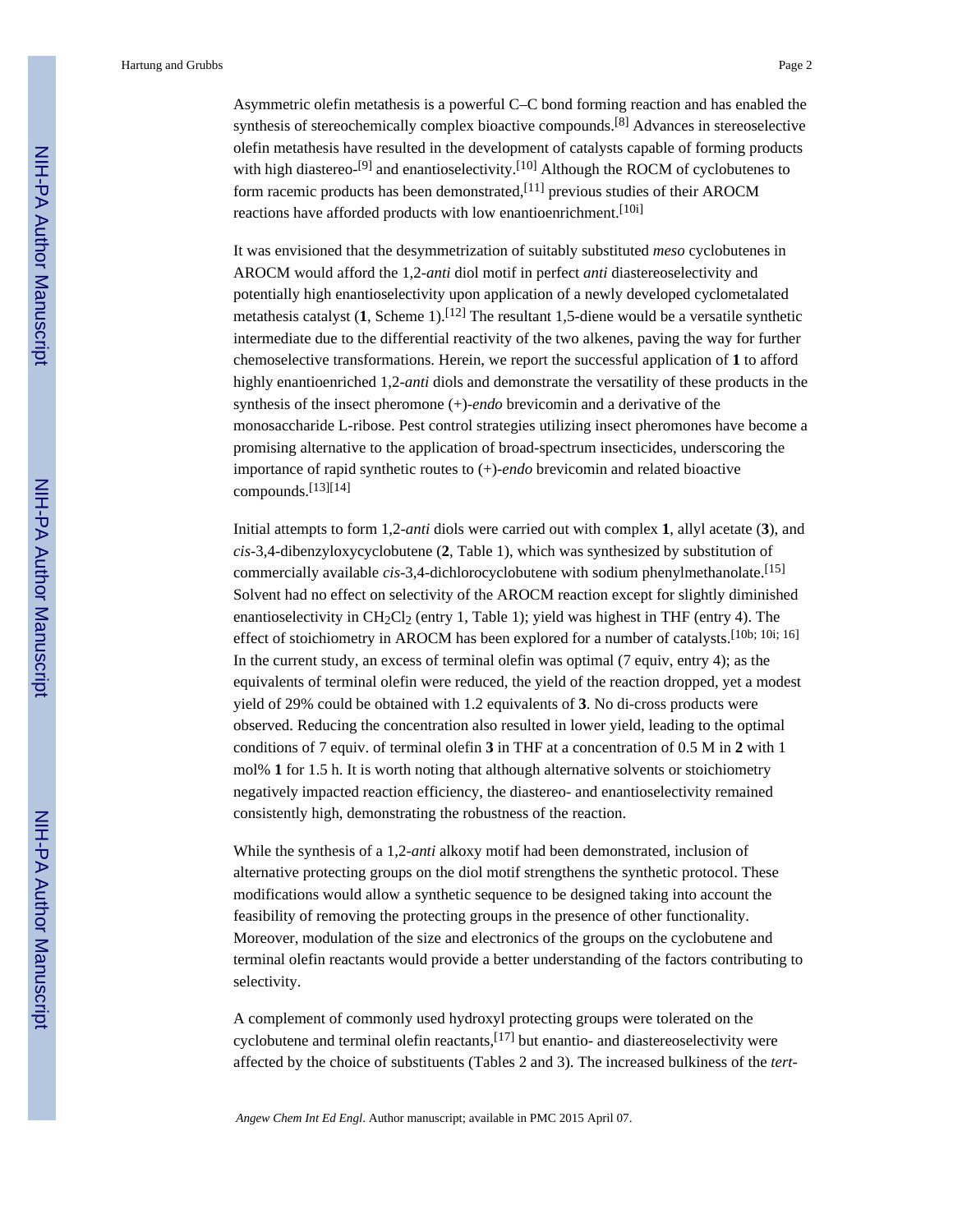butyldimethylsilyl ether resulted in improved *Z* selectivity and remarkable enantioselectivity (88% *Z*, 99% ee, **7a**, Table 2), while hydroxyls and benzoates on the cyclobutene reactant led to *Z* products with 91% and 96% ee, respectively. The same enantioinduction was observed in products **7a** and **7b**. Isopropoxy substituents on the cyclobutene resulted in abrogation of catalyst activity presumably due to the formation of a stable chelating complex.[18]

High enantioselectivities were obtained with a wide range of terminal olefins. Among the *O*protecting groups surveyed (Table 3, 7e–**h**), the *tert*-butyldimethylsilyl group resulted in high enantioselectivity (89% ee, **7g**), but the more electron-withdrawing benzoate ester was optimal, resulting in the highest enantioselectivity (97% ee, **7f**). Terminal olefins bearing alkyl substitution resulted in higher diastereoselectivity and yield with similar levels of enantioselectivity (**7i**, **j**). The chiral allylation reagent **7k** was synthesized in 91% ee, affording a functionally useful building block. *Z* and *E* isomers were isolable from each other by flash or thin layer chromatography in all cases except **7i**.

We next explored the synthetic utility of the 1,2-*anti* diol fragments produced in the AROCM reaction. Cyclic ketals derived from the 1,2-*anti* diol motif feature prominently in the structures of several natural products.[19] Accordingly, we targeted this structure in the context of a synthesis of the insect pheromone (+)-*endo* brevicomin (**11**, Scheme 2).[20]

*(+)-Endo*-brevicomin is a male produced component of the attractive pheromone system of *Dendroctonus frontalis* (southern pine beetle),<sup>[19a]</sup> a tree-killing insect found in southern North America and Central America. It was envisioned that AROCM of **2** with 4-penten-2 ol would set the relative and absolute stereochemistry in the synthesis of (+)-*endo* brevicomin.

An expedient three-step synthesis of (+)-*endo* brevicomin was accomplished featuring the AROCM of **2** with racemic **8** to afford **9** (91% *Z*) in 85% yield as an inconsequential mixture of diastereomers (Scheme 2).  $[21]$  The mixture of epimeric alcohols was cleanly oxidized to the desired ketone by Dess-Martin periodinane in 88% yield. *Z*-**10** was obtained in 95% ee, indicating high enantioselectivity in the AROCM reaction. Hydrogenation of *Z*-**10** in acidic methanol resulted in concomitant reduction of the alkenes, hydrogenolysis of the benzyl groups and cyclization to form (+)-*endo* brevicomin in 67% yield in a one-pot transformation.[22]

It was envisioned that the synthetic utility of the 1,5-dienes produced in the AROCM of cyclobutenes could be further underscored by chemoselective functionalization of the two alkenes. For example, the introduction of additional hydroxyl groups would enable the rapid synthesis of monosaccharides. In this fashion, a succinct and highly enantioselective synthesis of biologically relevant monosaccharides could function as a robust route to starting materials for complex polysaccharides.

The synthesis of ribose derivative **13** was carried out to demonstrate the conversion of AROCM products such as **7** into useful monosaccharides (Scheme 3). Dihydroxylation of *Z*-7f catalyzed by OsO<sub>4</sub> afforded a 66% yield of differentially protected pentanol 12 in 9:1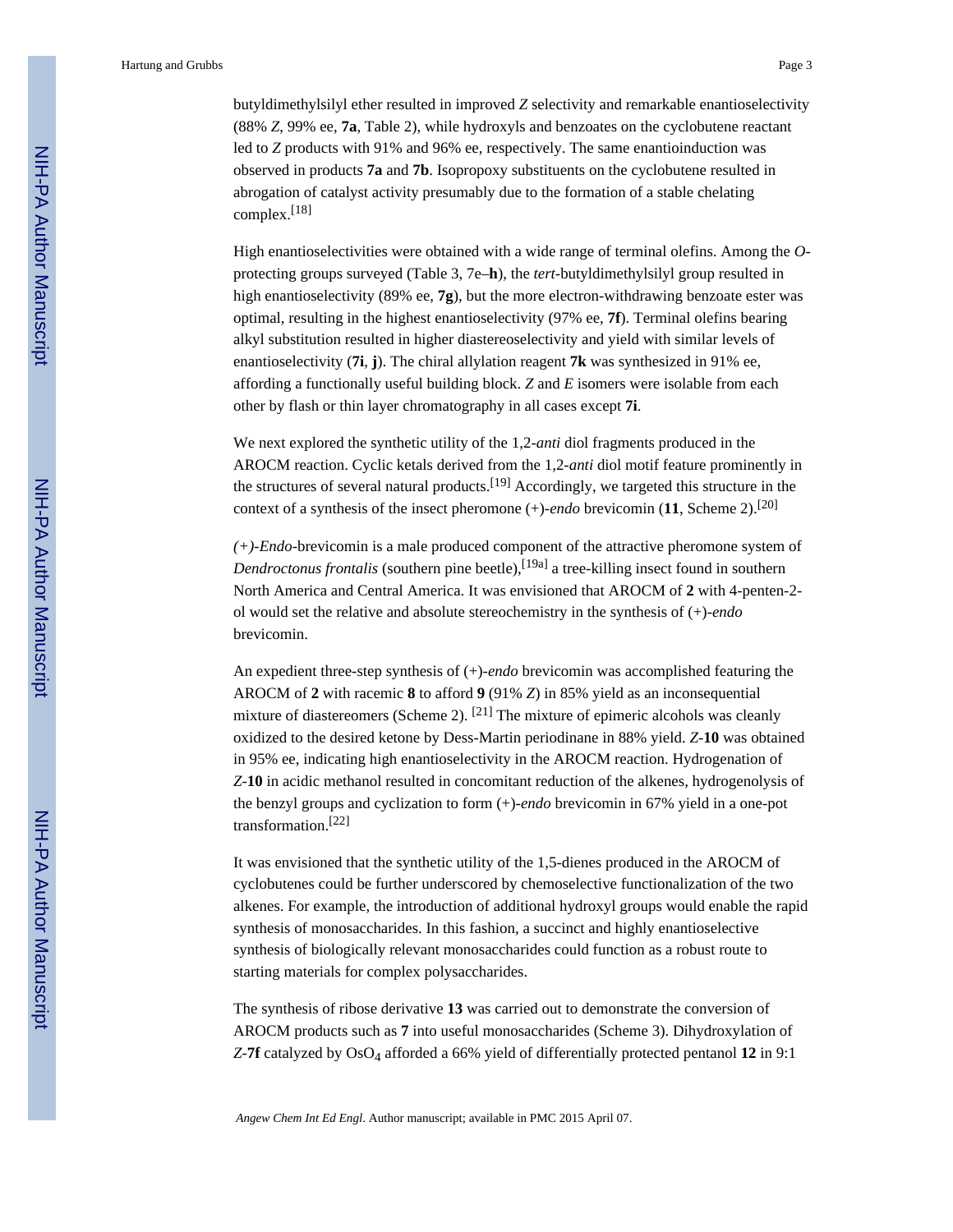dr.[23] Ozonolysis of the remaining double bond afforded the differentially protected Lribose lactol, which was isolated as methyl glycoside **13** in 47% yield over two steps.[24] It is hypothesized that a broader collection of monosaccharides will be accessible from the AROCM products by the modification of this synthetic sequence.

In conclusion, the highly enantioselective synthesis of 1,2-*anti* diols was accomplished by the application of catalyst **1** to the AROCM of *cis*-dioxygenated cyclobutenes. The reaction is robust, tolerating modifications in reaction conditions and substitution on the reactants. Enantioenrichment of the major *Z* isomers was exceptionally high, ranging from 89–99% ee. The rapid synthesis of insect pheromone (+)-*endo* brevicomin was accomplished, affording the natural product in 95% ee. A 1,5-diene generated by the AROCM reaction was chemoselectively functionalized to afford ribose derivative **13**, demonstrating the utility of the building blocks afforded by the title reaction.

#### **Experimental Section**

In a glovebox, cyclobutene **2** (26.6 mg, 0.1 mmol) and allyl benzoate (113 mg, 0.7 mmol, 7 equiv) were dissolved in 0.15 mL THF. To this solution was added 50 μL of a stock solution (0.02 M in THF) of catalyst **1**. The reaction vial was capped and stirred for 1.5 h and then quenched with an excess of ethyl vinyl ether outside of the glove box. The reaction mixture was concentrated and subjected to flash chromatography to afford the desired AROCM product (**7f**, 25.9 mg, 61% isolated yield, 88:12 *Z*/*E*, 97% ee (*Z* product), 88% ee (*E* product)).

#### **Supplementary Material**

Refer to Web version on PubMed Central for supplementary material.

### **Acknowledgments**

This work was financially supported by the NIH (5R01GM031332-27 to R.H.G.). The authors thank Materia, Inc. for donation of metathesis catalysts and Drs. Jeffrey Cannon, Bill Morandi and Mr. Zach K. Wickens for helpful discussion.

#### **References**

- 1. Kolb HC, Vannieuwenhze MS, Sharpless KB. Chem Rev. 1994; 94:2483–2547.
- 2. a) Lim SM, Hill N, Myers AG. J Am Chem Soc. 2009; 131:5763–5765. [PubMed: 19341239] b) Albrecht L, Jiang H, Dickmeiss G, Gschwend B, Hansen SG, Jorgensen KA. J Am Chem Soc. 2010; 132:9188–9196. [PubMed: 20550132]
- 3. a) Mukaiyama T, Iwasawa N. Chem Lett. 1984:753–756.b) Evans DA, Gage JR, Leighton JL, Kim AS. J Org Chem. 1992; 57:1961–1963.c) Notz W, List B. J Am Chem Soc. 2000; 122:7386–7387.d) Crimmins MT, McDougall PJ. Org Lett. 2003; 5:591–594. [PubMed: 12583777] e) Northrup AB, MacMillan DWC. Science. 2004; 305:1752–1755. [PubMed: 15308765] f) Northrup AB, Mangion IK, Hettche F, MacMillan DWC. Angew Chem. 2004; 116:2204–2206.Angew Chem, Int Ed. 2004; 43:2152–2154.g) Denmark SE, Chung WJ. Angew Chem. 2008; 120:1916–1918.Angew Chem, Int Ed. 2008; 47:1890–1892.
- 4. a) Park JK, McQuade DT. Angew Chem. 2012; 124:2771–2775.Angew Chem, Int Ed. 2012; 51:2717–2721.b) Kim D, Lee JS, Kong SB, Han H. Angew Chem. 2013; 125:4297–4300.Angew Chem, Int Ed. 2013; 52:4203–4206.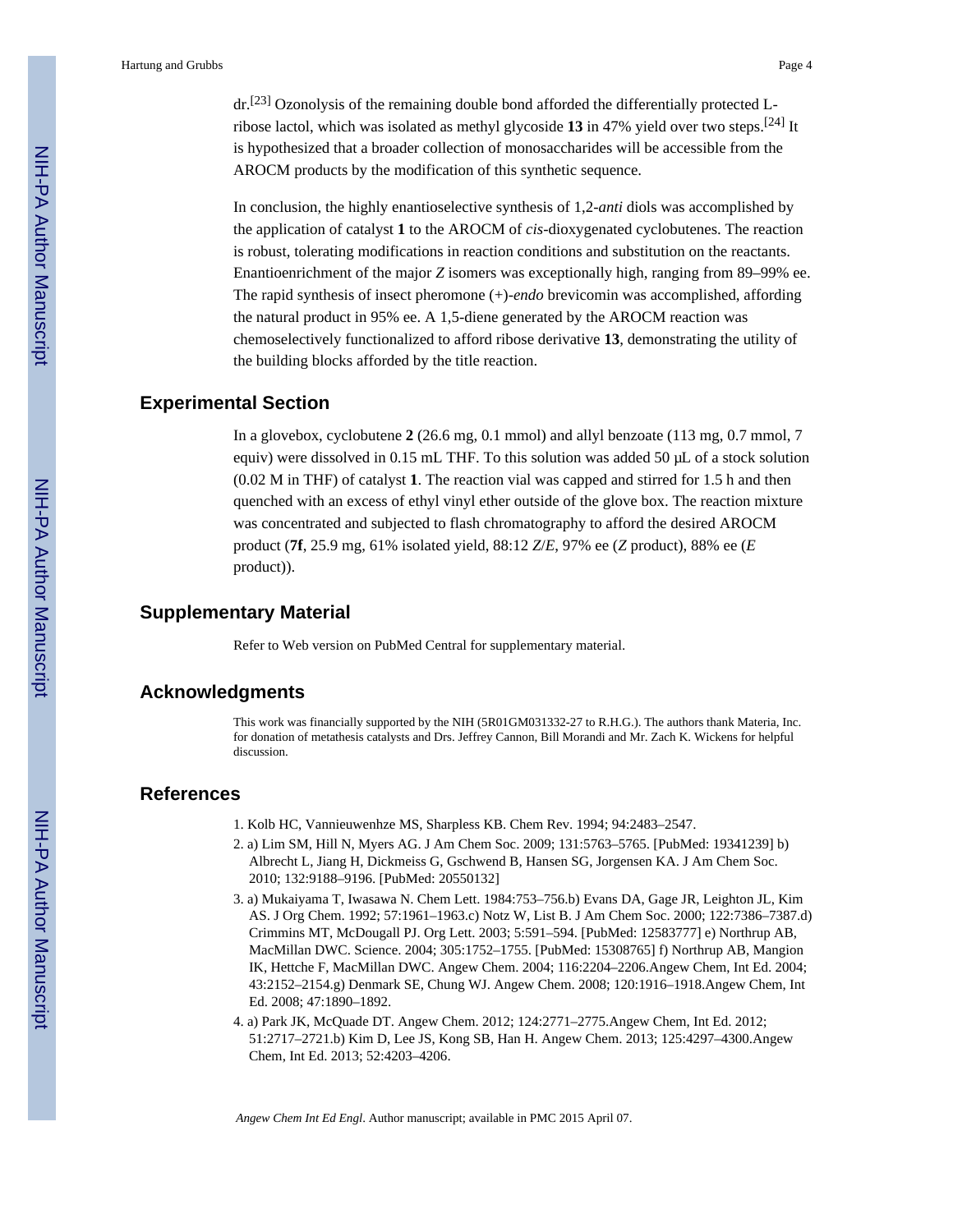- 5. a) El-Sayed E, Anand NK, Carreira EM. Org Lett. 2001; 3:3017–3020. [PubMed: 11554832] b) Luanphaisarnnont T, Ndubaku CO, Jamison TF. Org Lett. 2005; 7:2937–2940. [PubMed: 15987174] c) Han SB, Han H, Krische MJ. J Am Chem Soc. 2010; 132:1760–1761. [PubMed: 20099821]
- 6. Zhao Y, Rodrigo J, Hoveyda AH, Snapper ML. Nature. 2006; 443:67–70. [PubMed: 16957727]
- 7. Brown HC, Narla G. J Org Chem. 1995; 60:4686–4687.
- 8. Hoveyda AH, Malcolmson SJ, Meek SJ, Zhugralin AR. Angew Chem. 2010; 122:38–49.Angew Chem, Int Ed. 2010; 49:34–44.
- 9. For a recent review, see Fürstner A. Science. 2013; 341:1229713. [PubMed: 24052310] For leading references, see Endo K, Grubbs RH. J Am Chem Soc. 2011; 133:8525–8527. [PubMed: 21563826] Keitz BK, Endo K, Patel PR, Herbert MB, Grubbs RH. J Am Chem Soc. 2012; 134:693–699. [PubMed: 22097946] Rosebrugh LE, Herbert MB, Marx VM, Keitz BK, Grubbs RH. J Am Chem Soc. 2013; 135:1276–1279. [PubMed: 23317178] Flook MM, Jiang AJ, Schrock RR, Mueller P, Hoveyda AH. J Am Chem Soc. 2009; 131:7962–7963. [PubMed: 19462947] Meek SJ, O'Brien RV, Llaveria J, Schrock RR, Hoveyda AH. Nature. 2011; 471:461–466. [PubMed: 21430774] Khan RKM, Torker S, Hoveyda AH. J Am Chem Soc. 2013; 135:10258. [PubMed: 23822154]
- 10. For a recent review, see Kress S, Blechert S. Chem Soc Rev. 2012; 41:4389–4408. [PubMed: 22456467] for leading references, see Berlin JM, Goldberg SD, Grubbs RH. Angew Chem. 2006; 118:7753–7757.Angew Chem, Int Ed. 2006; 45:7591–7595.Funk TW, Berlin JM, Grubbs RH. J Am Chem Soc. 2006; 128:1840–1846. [PubMed: 16464082] Savoie J, Stenne B, Collins SK. Adv Synth Catal. 2009; 351:1826–1832.Stenne B, Timperio J, Savoie J, Dudding T, Collins SK. Org Lett. 2010; 12:2032–2035. [PubMed: 20337494] Tiede S, Berger A, Schlesiger D, Rost D, Luhl A, Blechert S. Angew Chem. 2010; 122:4064–4067.Angew Chem, Int Ed. 2010; 49:3972– 3975.Kannenberg A, Rost D, Eibauer S, Tiede S, Blechert S. Angew Chem. 2011; 123:3357– 3360.Angew Chem, Int Ed. 2011; 50:3299–3302.Khan RKM, O'Brien RV, Torker S, Li B, Hoveyda AH. J Am Chem Soc. 2012; 134:12774–12779. [PubMed: 22823567] Yu M, Ibrahem I, Hasegawa M, Schrock RR, Hoveyda AH. J Am Chem Soc. 2012; 134:2788–2799. [PubMed: 22272931]
- 11. a) Randall ML, Tallarico JA, Snapper ML. J Am Chem Soc. 1995; 117:9610–9611.b) Snapper ML, Tallarico JA, Randall ML. J Am Chem Soc. 1997; 119:1478–1479.c) Tallarico JA, Randall ML, Snapper ML. Tetrahedron. 1997; 53:16511–16520.d) Schrader TO, Snapper ML. J Am Chem Soc. 2002; 124:10998–11000. [PubMed: 12224945] e) White BH, Snapper ML. J Am Chem Soc. 2003; 125:14901–14904. [PubMed: 14640667]
- 12. Hartung J, Grubbs RH. J Am Chem Soc. 2013; 135:10183–10185. [PubMed: 23822901]
- 13. Howse, PE.; Stevens, IDR. Insect Pheromones and their Use in Pest Management. Chapman & Hall; New York: 1998.
- 14. Recent work from this group has demonstrated the application of racemic **1** to the synthesis of Lepidoptera female sex pheromones, see Herbert MB, Marx VM, Pederson RL, Grubbs RH. Angew Chem. 2013; 125:328–332.Angew Chem, Int Ed. 2013; 52:310–314.
- 15. Kirmse W, Scheidt F, Vater HJ. J Am Chem Soc. 1978; 100:3945–3946.
- 16. La DS, Ford JG, Sattely ES, Bonitatebus PJ, Schrock RR, Hoveyda AH. J Am Chem Soc. 1999; 121:11603–11604.
- 17. Attempts to use cyclic protecting groups (ex: benzylidene acetal) resulted in low conversion.
- 18. In preliminary stoichiometric experiments with **1** and **5c**, we observe the formation of a kinetically stable intermediate analogous to one described in a recent report on an enantiopure ruthenium alkylidene complex, see Khan RKM, Zhugralin AR, Torker S, O'Brien RV, Lombardi PJ, Hoveyda AH. J Am Chem Soc. 2012; 134:12438–12441. [PubMed: 22816554]
- 19. a) Silverstein RM, Brownlee RG, Bellas TE, Wood DL, Browne LE. Science. 1968; 159:889–891. [PubMed: 5636331] b) Yasumoto T, Murata M, Oshima Y, Sano M, Matsumoto GK, Clardy J. Tetrahedron. 1985; 41:1019–1025.c) Uemura D, Chou T, Haino T, Nagatsu A, Fukuzawa S, Zheng SZ, Chen HS. J Am Chem Soc. 1995; 117:1155–1156.d) Chou T, Kamo O, Uemura D. Tetrahedron Lett. 1996; 37:4023–4026.e) Chou T, Haino T, Kuramoto M, Uemura D. Tetrahedron Lett. 1996; 37:4027–4030.
- 20. For catalytic asymmetric syntheses, see Oehlschlager AC, Johnston BD. J Org Chem. 1987; 52:940–943.Burke SD, Muller N, Beaudry CM. Org Lett. 1999; 1:1827–1829. [PubMed: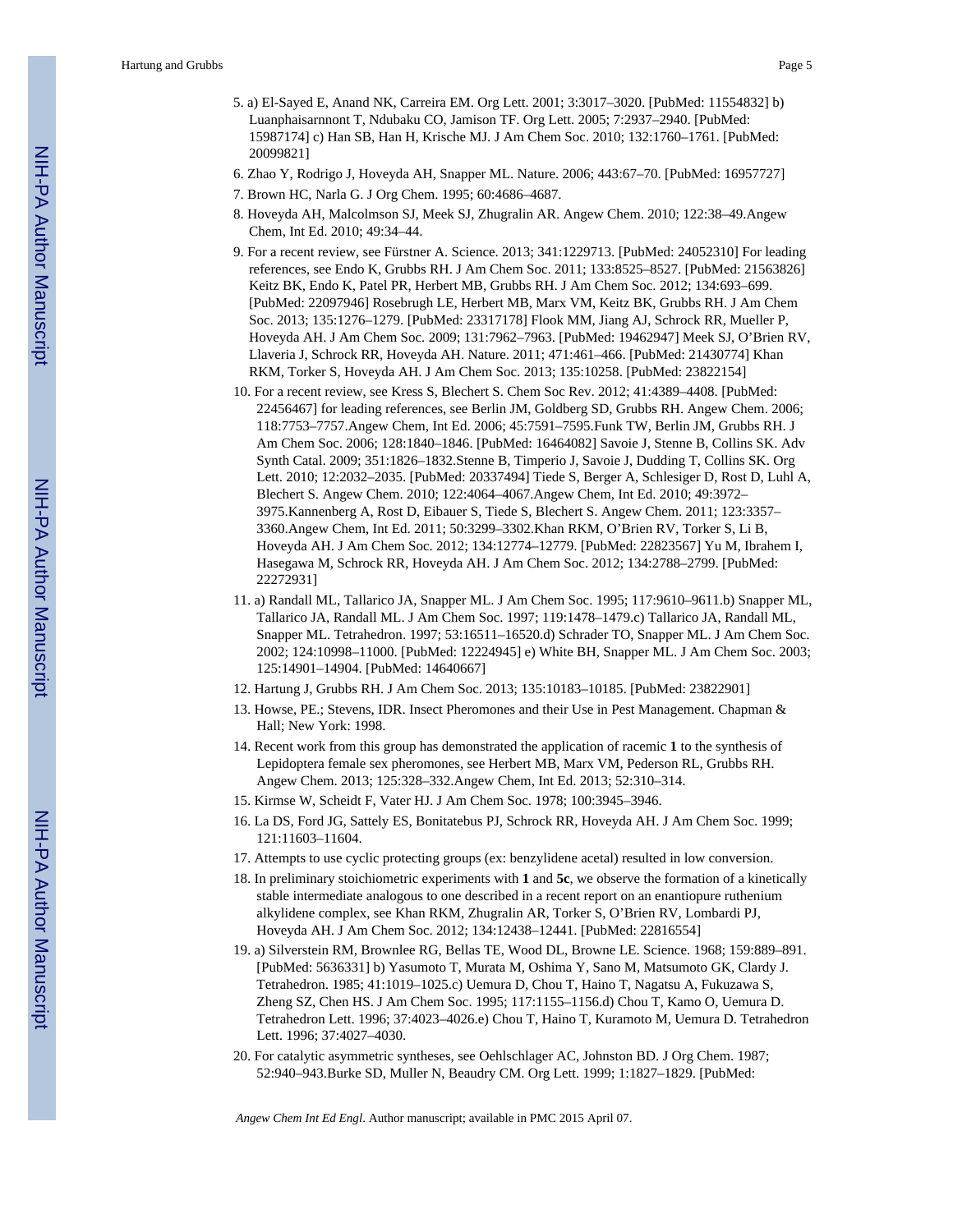10836042] Kim SG, Park TH, Kim BJ. Tetrahedron Lett. 2006; 47:6369–6372.Singh S, Guiry PJ. J Org Chem. 2009; 74:5758–5761. [PubMed: 19572587] for syntheses relying on stoichiometric chiral reagents, see Bernardi R, Fuganti C, Grasselli P. Tetrahedron Lett. 1981; 22:4021– 4024.Mori K, Seu YB. Tetrahedron. 1985; 41:3429–3431.Sato F, Takahashi O, Kato T, Kobayashi Y. J Chem Soc, Chem Commun. 1985:1638–1641.Hatakeyama S, Sakurai K, Takano S. J Chem Soc, Chem Commun. 1985:1759–1761.Yusufoglu A, Antons S, Scharf HD. J Org Chem. 1986; 51:3485–3487.Mulzer J, Angermann A, Munch W. Liebigs Ann Chem. 1986:825–838.Redlich H, Bruns W, Francke W, Schurig V, Payne TL, Vite JP. Tetrahedron. 1987; 43:2029–2034.Chong JM, Mar EK. Tetrahedron. 1989; 45:7709–7716.Noda Y, Kikuchi M. Chem Lett. 1989:1755– 1756.Ramaswamy S, Oehlschlager AC. J Org Chem. 1989; 54:255–257.Matsumoto K, Suzuki N, Ohta H. Tetrahedron Lett. 1990; 31:7163–7166.Pedrocchifantoni G, Servi S. J Chem Soc, Perkin 1. 1991:1764–1765.Cere V, Mazzini C, Paolucci C, Pollicino S, Fava A. J Org Chem. 1993; 58:4567–4571.Soderquist JA, Rane AM. Tetrahedron Lett. 1993; 34:5031–5034.Gypser A, Flasche M, Scharf HD. Liebigs Ann Chem. 1994:775–780.Kim MJ, Choi GB, Kim JY, Kim HJ. Tetrahedron Lett. 1995; 36:6253–6256.Vettel S, Lutz C, Knochel P. Synlett. 1996:731–733.Gallos JK, Kyradjoglou LC, Koftis TV. Heterocycles. 2001; 55:781–784.Lee HY, Jung Y, Moon H. Bull Korean Chem Soc. 2009; 30:771–772.

- 21. Attempts to utilize 4-penten-2-one resulted in recovered starting material, likely due to deactivation of the catalyst by formation of a stable chelating species.
- 22. The absolute configurations of the AROCM products in this study were assigned by analogy to **11** and **13**.
- 23. a) Cha JK, Christ WJ, Kishi Y. Tetrahedron Lett. 1983; 24:3943–3946.b) Christ WJ, Cha JK, Kishi Y. Tetrahedron Lett. 1983; 24:3947–3950.
- 24. a) Schmidt RR, Gohl A. Chem Ber. 1979; 112:1689–1704.b) Wender PA, Bi FC, Buschmann N, Gosselin F, Kan C, Kee JM, Ohmura H. Org Lett. 2006; 8:5373–5376. [PubMed: 17078721]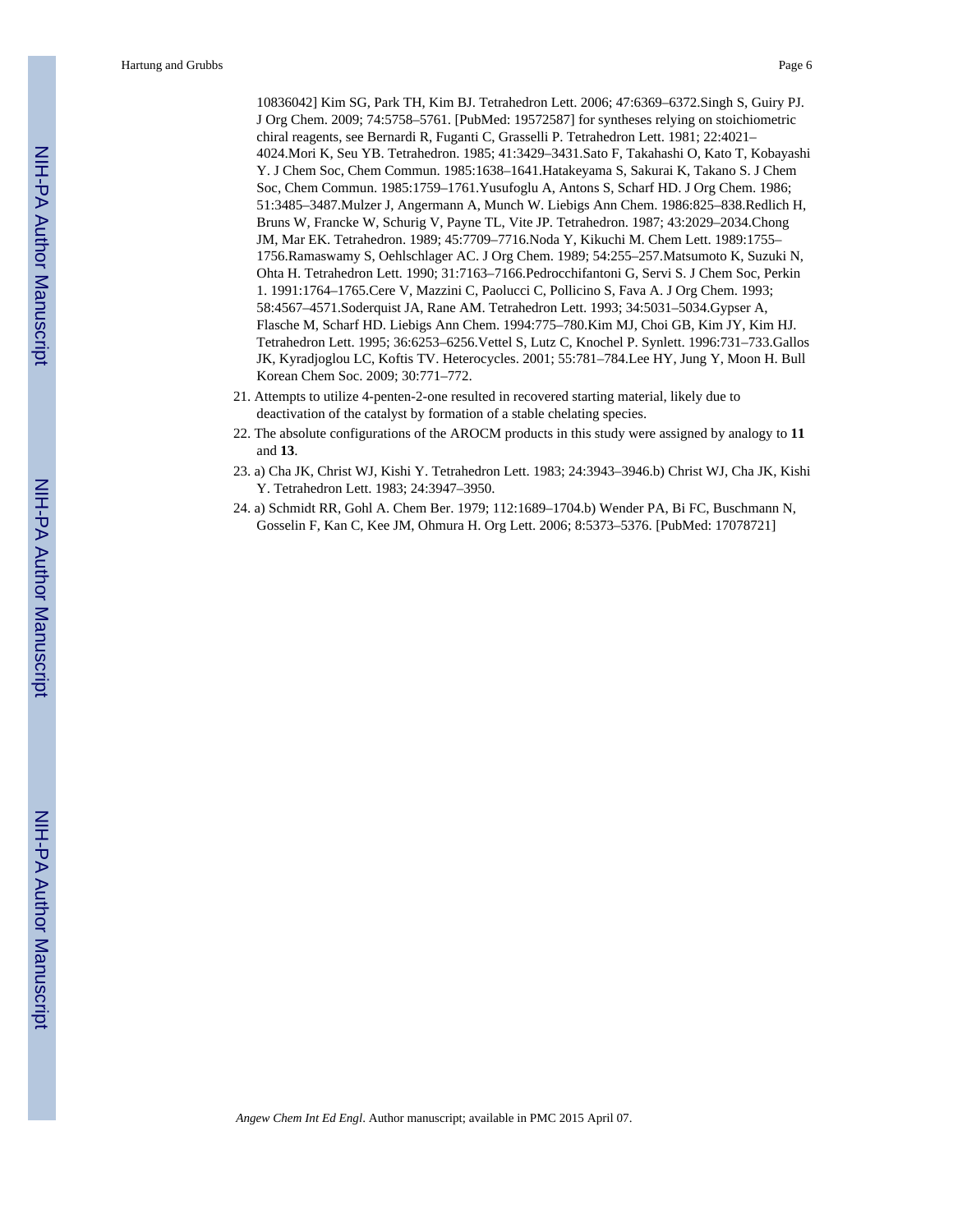

**Scheme 1.** AROCM Reaction to Afford Highly Enantioenriched 1,2-*anti* diols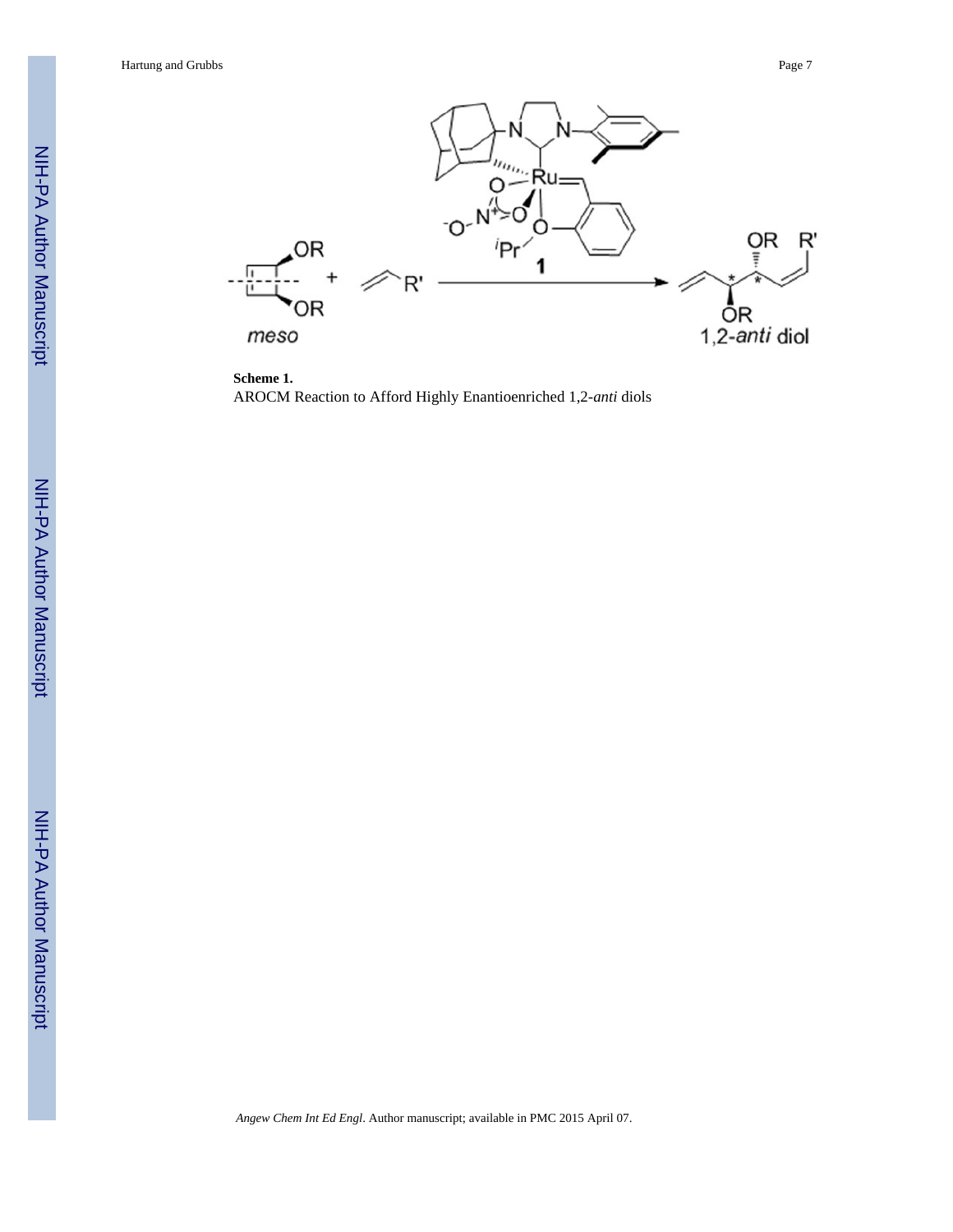

#### **Scheme 2.**

Enantioselective Synthesis of (+)-*endo* Brevicomin. a) **1** (1 mol%), *rac*-**8** (7 equiv), THF, 23°C, 85% yield, 91% *Z*, 1:1 dr. b) Dess-Martin periodinane (2 equiv), 0–23°C, 88% yield, 95% ee. c) H<sub>2</sub> (1 atm), Pd/C (10%), MeOH/aq. 1N HCl, 67% yield.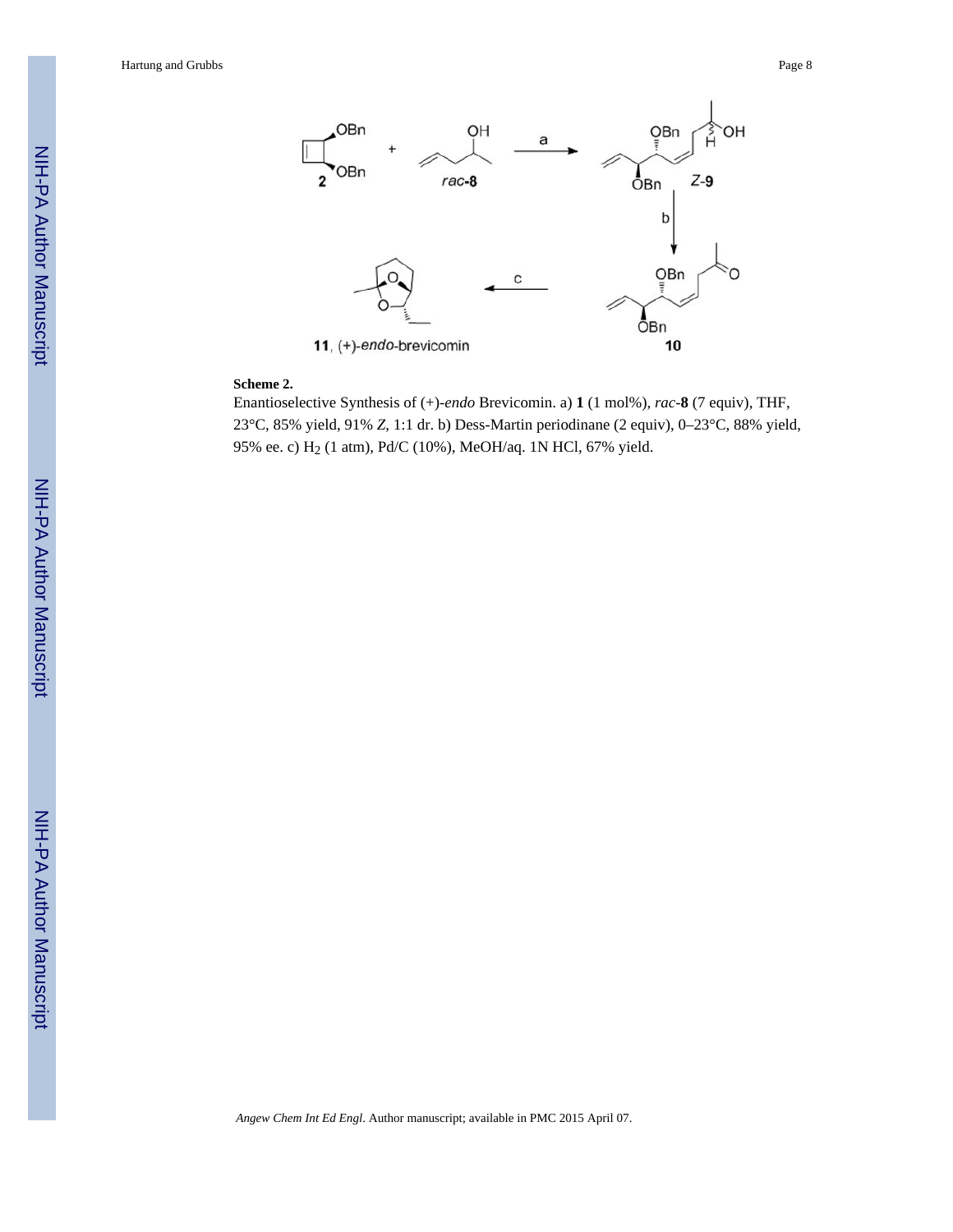

#### **Scheme 3.**

Enantioselective Synthesis of an L-Ribose Derivative. a)  $OsO<sub>4</sub>$  (5 mol%), K<sub>3</sub>Fe(CN)<sub>6</sub>,  $K_2CO_3$ , tBuOH/water, 66% yield, 9:1 dr. b)  $O_3$  then Me<sub>2</sub>S. c) HCl in MeOH (anh.), 47% yield (over two steps).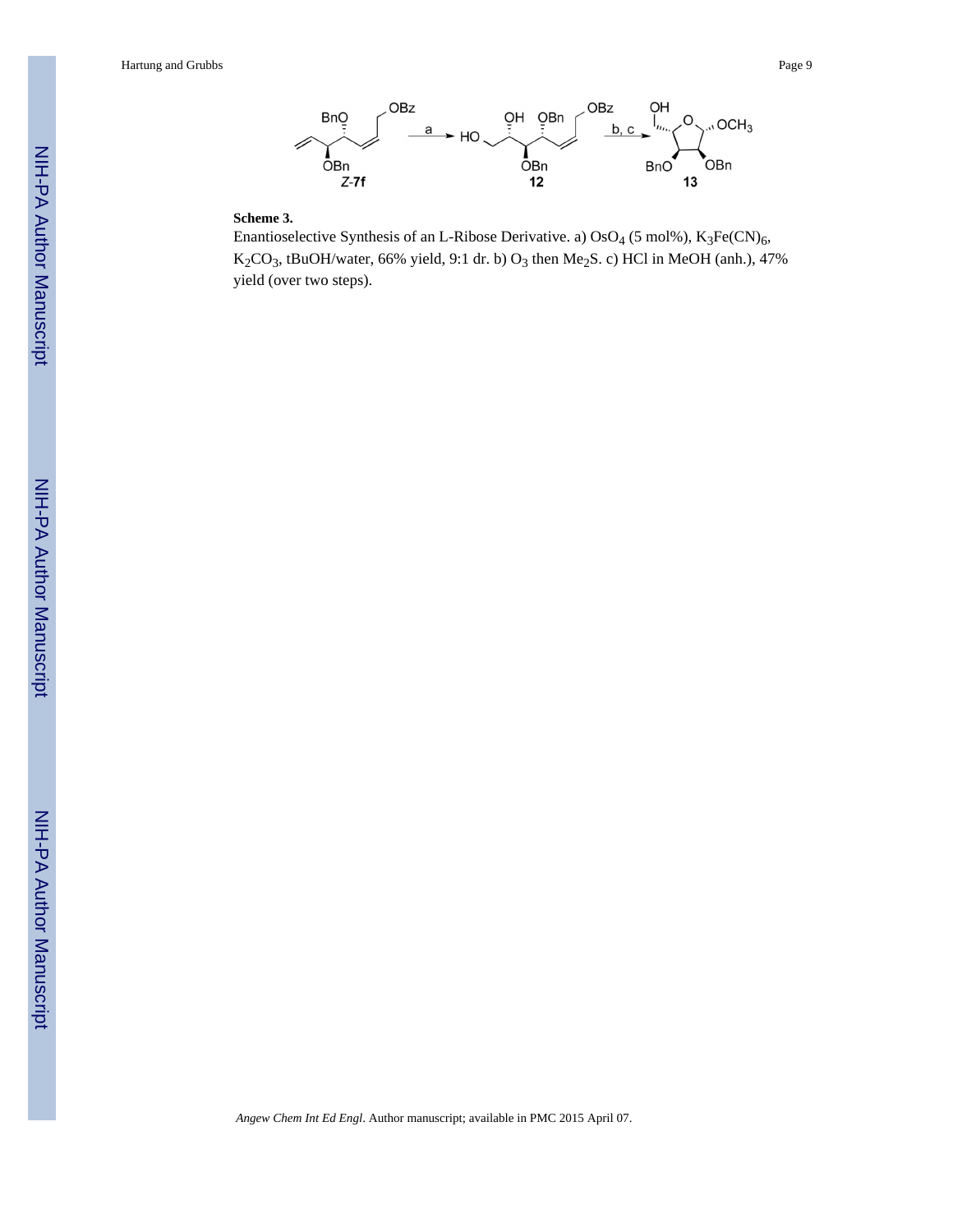NIH-PA Author ManuscriptNIH-PA Author Manuscript

NIH-PA Author Manuscript

NIH-PA Author Manuscript

**Table 1**

Optimization of the AROCM of Cyclobutene **2** with **3**.

|                  | OB <sub>n</sub><br><b>OBn</b><br>2 | OAC<br>ς       | $1(1 \text{ mol}\%)$<br>conditions |                            | $\overline{\mathsf{g}}_{\scriptscriptstyle{\mathsf{I\!I\!I}}\scriptscriptstyle{\mathsf{I}}}$<br>DBn | OAC                     |
|------------------|------------------------------------|----------------|------------------------------------|----------------------------|-----------------------------------------------------------------------------------------------------|-------------------------|
| entry            | Equiv 3                            | Conc(M)        | Solvent                            | <b>Yield<sup>[a]</sup></b> | $\mathfrak{o}_\ell$ z<br>[a]                                                                        | ee $(\mathbb{Z})^{[b]}$ |
|                  | ┍                                  | 0.5            | $CH_2Cl_2$                         | 35                         | 83                                                                                                  | 93                      |
| $\mathrel{\sim}$ |                                    | 0.5            | Benzene                            | $\frac{1}{2}$              | 84                                                                                                  | 95                      |
|                  |                                    | 0.5            | Toluene                            | 52                         | 84                                                                                                  | 95                      |
|                  |                                    | 0.5            | THF                                | 56                         | 85                                                                                                  | 95                      |
|                  |                                    | 0.5            | THF                                | ᄃ                          | 84                                                                                                  | 66                      |
| ≌                |                                    | 0.5            | Ë                                  | 63                         | 85                                                                                                  | 96                      |
|                  | Ċ                                  | 0.5            | Ë                                  | 29                         | 87                                                                                                  | 50                      |
| ∞                |                                    | 0.3            | Ë                                  | 72                         | 85                                                                                                  | 95                      |
| $\sigma$         | Γ                                  | $\overline{0}$ | Ë                                  | 43                         | 85                                                                                                  | 95                      |
|                  | $l$ al Determined by GC.           |                |                                    |                            |                                                                                                     |                         |
|                  | $[b]$ Determined by chiral SFC.    |                |                                    |                            |                                                                                                     |                         |
|                  |                                    |                |                                    |                            |                                                                                                     |                         |
|                  |                                    |                |                                    |                            |                                                                                                     |                         |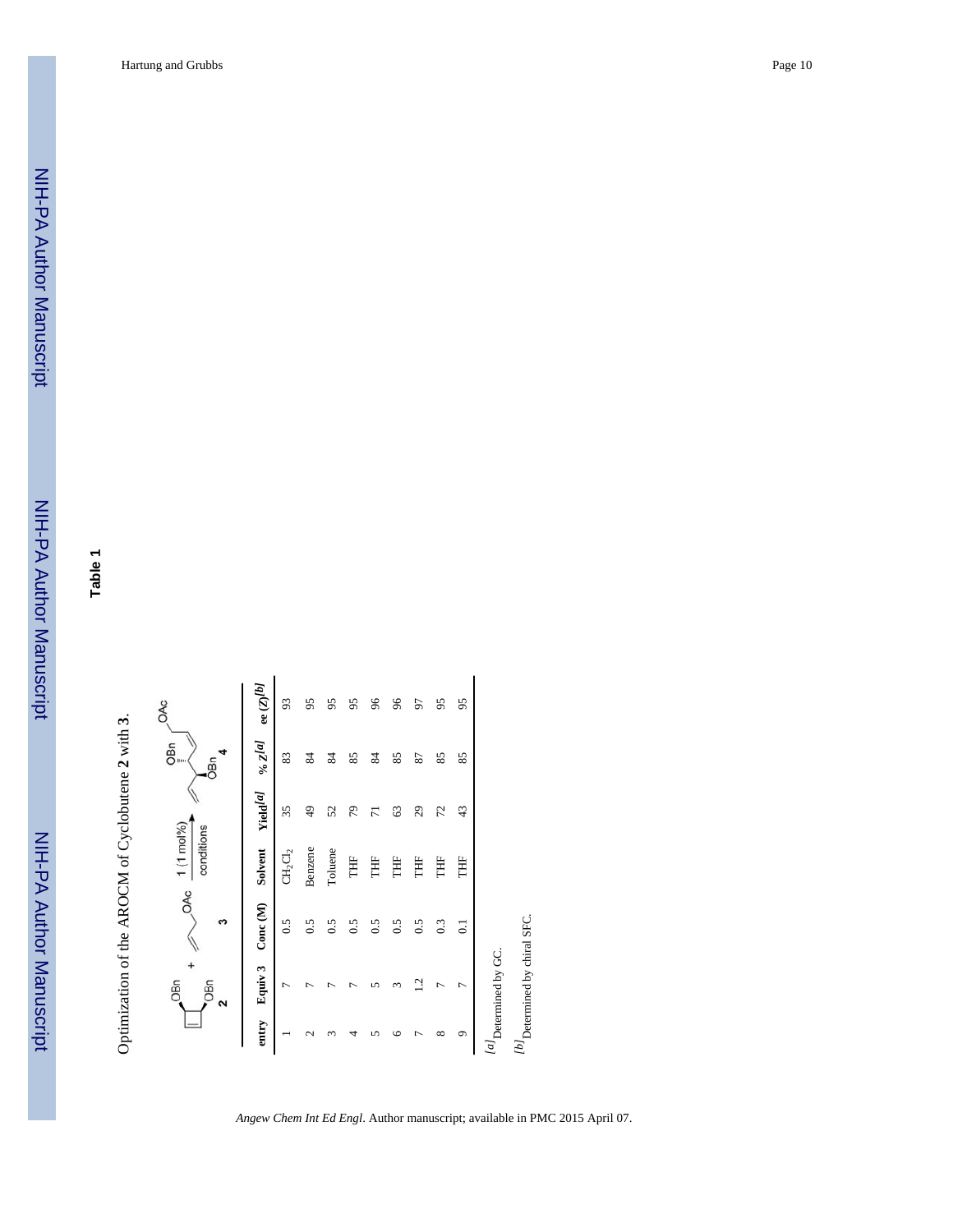NIH-PA Author Manuscript

NIH-PA Author Manuscript





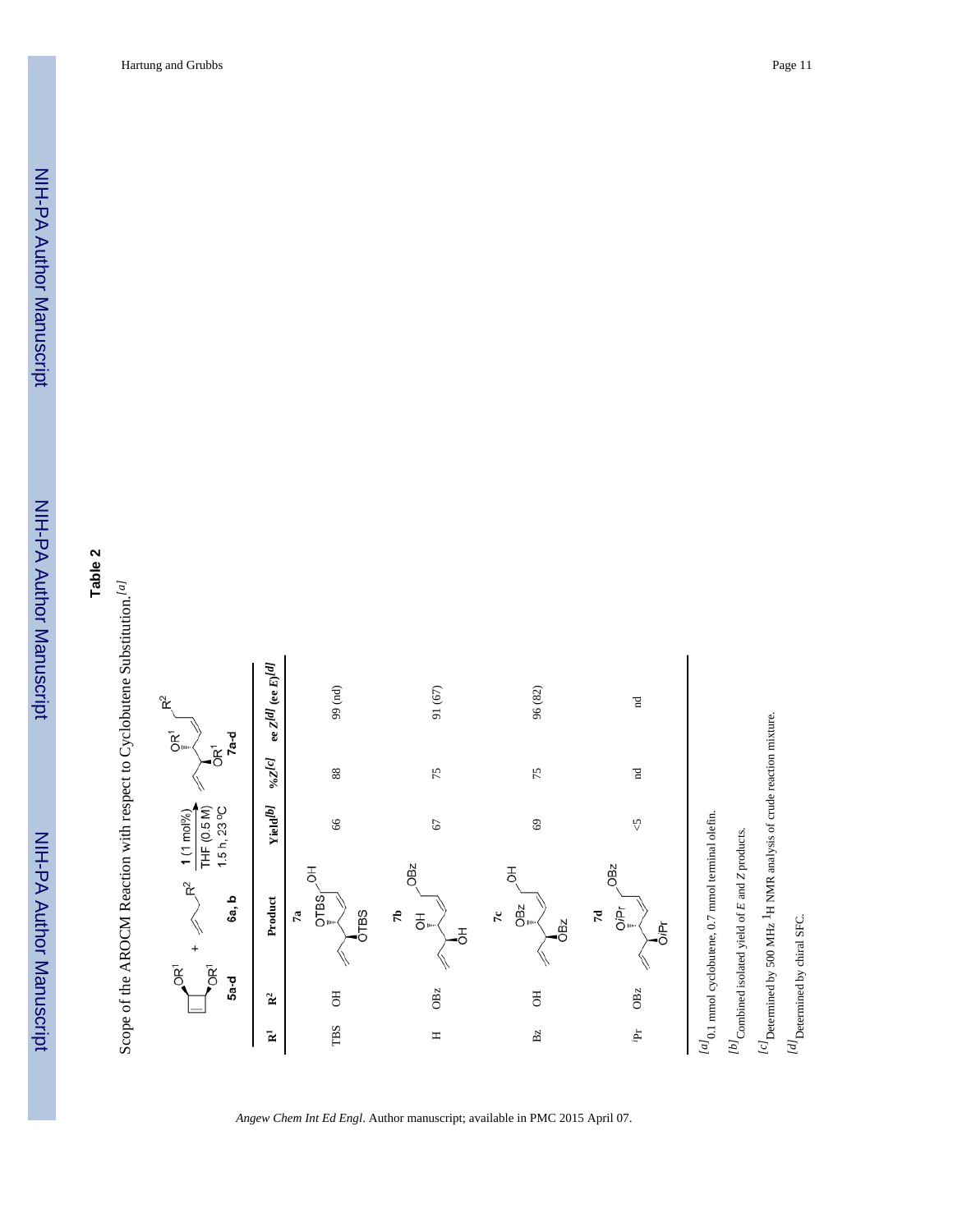NIH-PA Author ManuscriptNIH-PA Author Manuscript

NIH-PA Author Manuscript

NIH-PA Author Manuscript